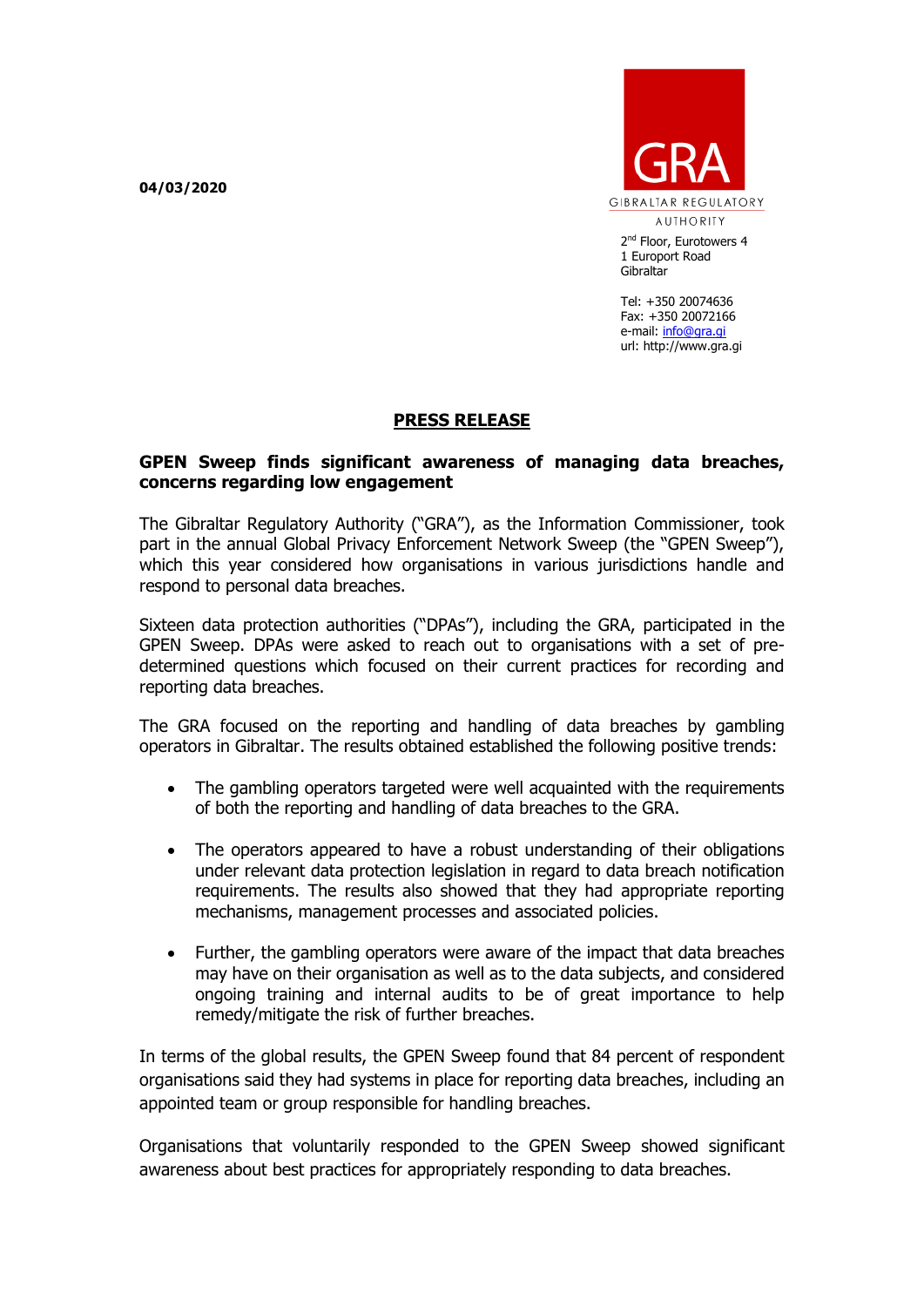But the global results of the GPEN Sweep need to be tempered by the low response rate from organisations contacted to participate. Of the 1145 organisations approached globally, only 21 percent (258 organisations) provided substantive responses. Survey organisers say there are some possible reasons why the remaining organisations chose not to respond. These included potential concerns from organisations in jurisdictions with mandatory breach reporting about follow up enforcement actions if the GPEN Sweep revealed underreporting, or general concerns that responses may highlight non-compliance with data protection laws.

The results need to be read in context of the low overall response rate.

## **Global Findings**

It was encouraging to note that a large percentage of organisations that responded (84 percent) across all sectors and jurisdictions had appointed a team or group responsible for managing data breaches, to whom breaches should be reported.

75 percent of responding organisations reported having procedures that covered key steps such as containment, assessment, evaluation of the risk associated with breaches. 18 percent of responses in relation to this question indicated that their procedures were poor, suggesting that these policies could be made clearer in order to cover the key steps involved in responding to a data breach.

65 percent of responding organisations rated their own procedures for preventing the recurrence of a data breach as 'very good' or 'good'. However, the rest in this category had either poor procedures in place or failed to specify.

Some organisations without internal policies indicated that they relied on the guidance published by their relevant DPA where necessary.

One respondent described their breach assessment system, and indicated that they had implemented a red, amber, green (RAG) rating system. They stated that this takes into consideration the number of records affected, the sensitivity of the data, the distress caused, the containment or otherwise of the breach, whether the information has been recovered and whether the data was encrypted.

Data breach notification is mandatory in 12 of the 16 jurisdictions who participated in the GPEN Sweep. Almost all organisations that responded were aware of the relevant legal framework, including reporting thresholds and timeframes. Only 5 of those organisations demonstrated poor understanding of the legal framework.

Guidance provided by local DPAs about data breach reporting was considered useful by most organisations surveyed. However, smaller organisations have struggled to absorb large amounts of guidance and lack of resourcing has prevented them from developing sophisticated data breach policies and procedures.

## **Falling short**